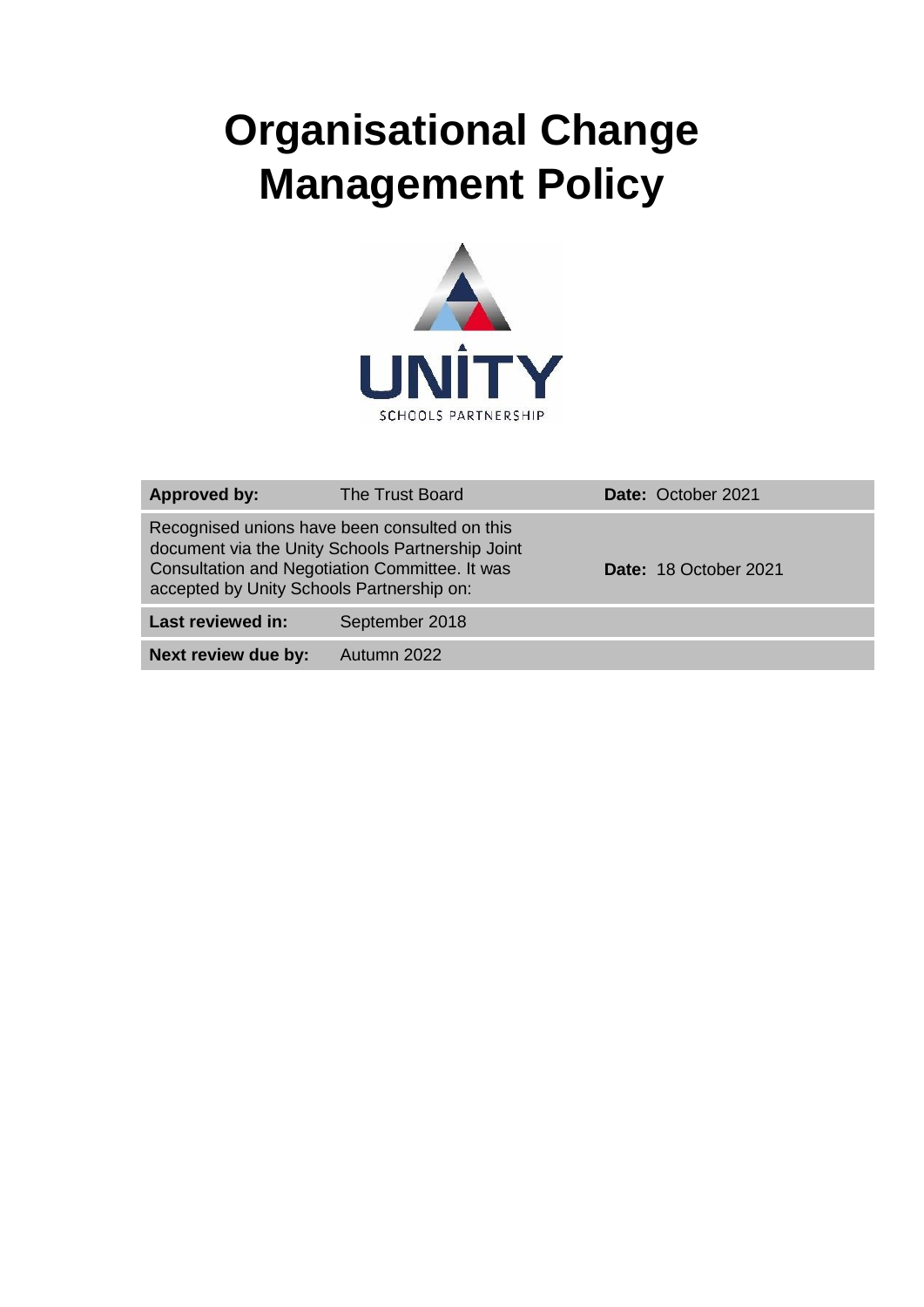## **DOCUMENT CONTROL Changes History**

| <b>Issue No</b> | Date           | <b>Amended by</b> | <b>Summary of Changes</b> |
|-----------------|----------------|-------------------|---------------------------|
| 1.0             | September 2018 | HR Team           | Version 1.0               |
| 2.0             | September 2021 | Director of HR    | Document control page     |
|                 |                |                   |                           |
|                 |                |                   |                           |

#### **Authorisation (Responsible Owner)**

| <b>Name</b> | Role                   | <b>Approval Date</b> |
|-------------|------------------------|----------------------|
| Tim Coulson | <b>Chief Executive</b> |                      |

## **Approval (Accountable Owner)**

| <b>Name</b> | Role           | <b>Approval Date</b> |
|-------------|----------------|----------------------|
| Angela Bull | Director of HR |                      |

## **Reviewers (Consulted)**

| Name and/or Role            | <b>Approval Date</b> |
|-----------------------------|----------------------|
| <b>Trust Executive Team</b> |                      |
| Headteachers                |                      |
| <b>JCNC</b>                 |                      |

## **Distribution List – Once authorised (Informed)**

| <b>Name</b>      | <b>Method</b>                          |
|------------------|----------------------------------------|
| All Headteachers | Via Trust website                      |
|                  | Headteacher update to share with staff |

#### **Review Period**

| Date Document Reviewed       | By Whom                     |
|------------------------------|-----------------------------|
| Next review - September 2022 | <b>Trust Executive Team</b> |
|                              | Director of HR              |
|                              | Headteachers                |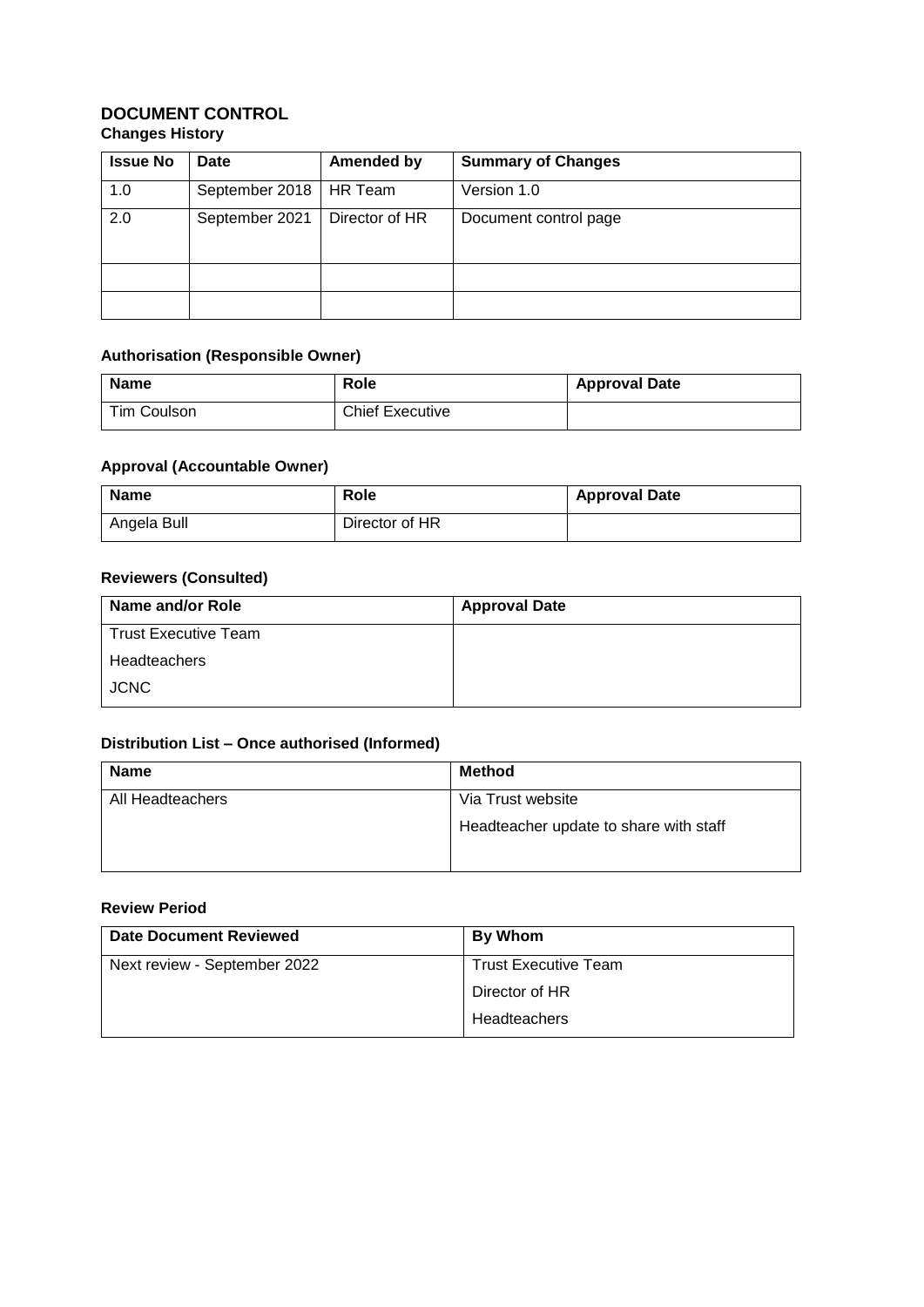## **Contents**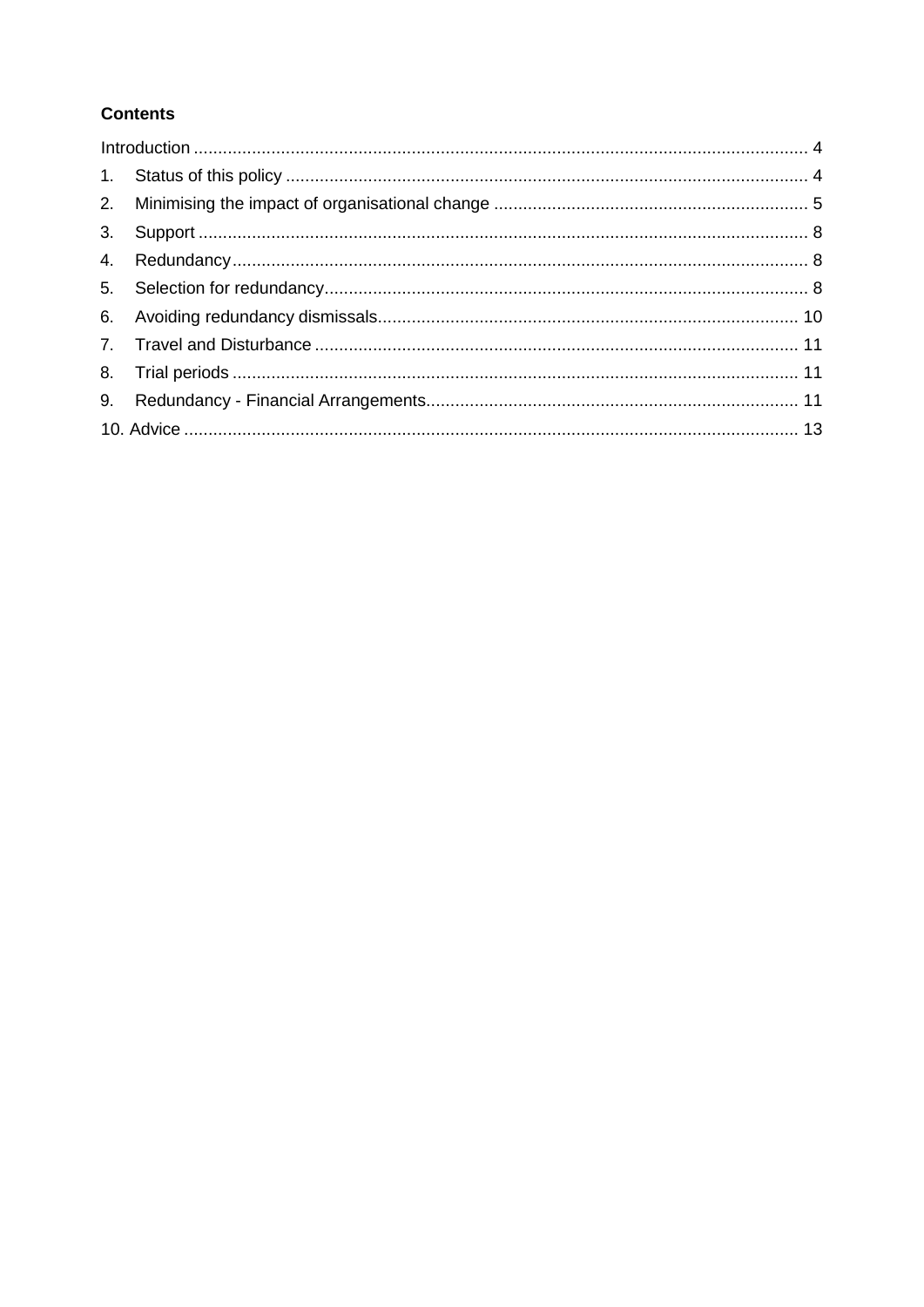## <span id="page-3-0"></span>**Introduction**

This policy sets out how the Trust will deal with the issues that arise when organisational change affects staffing requirements. Organisational change can lead to changes to job roles, redeployment and redundancies. The Trust wishes to ensure that the effects of organisational change on staff are minimised, and are handled as sensitively as possible.

This policy provides guidance to managers on their obligations when implementing organisational changes. It also provides information to employees, and their representatives, who find themselves affected by such changes.

It is important that this policy operates in accordance with the Trust's commitment to diversity and inclusion. The Trust does not tolerate discrimination on the grounds of age, caring responsibilities, disability, gender, gender reassignment, marriage or civil partnership, pregnancy or maternity, race (including colour, nationality and ethnic origin), religion or belief, sexual orientation, socio-economic status and trade union membership ornon-membership.

When considering changes to employees' terms and conditions of employment that schools' leaders believe may fall within the remit of this policy, advice **must** always be sought from the Trust's HR Team.

## <span id="page-3-1"></span>**1. Status of this policy**

The purpose of the policy is to provide guidance and information. It sets out the principles the Trust believes are important when managing organisational change; it is neither a full statement of the law or a rulebook.

## **1.1 Who is covered by the policy?**

This policy covers all Trust employees.

## **1.2 When does the policy apply?**

Full and meaningful consultation with recognised unions and staff affected by planned changes will be undertaken at the earliest possible opportunity. It is essential that information be given to staff and trade unions at an early stage. On occasions, some business decisions will necessarily be taken prior to consultation. However, even in such circumstances there will remain many opportunities for dialogue as regards process and approach.

For example, a decision to cease a particular activity may not be negotiable due to circumstances. However, the manner in which that decision is implemented, in terms of securing redeployment opportunities and other supportive measures, would be an appropriate subject for consultation.

This policy applies whenever a school or schools implement change which may affect staffing structures. This may be as follows:

## • **Changes to the way the work is done**

It may be necessary to introduce new ways of working. This may result in changes to shift patterns, reporting lines or the method by which the work is performed. Employees may, on occasion, be required to relocate their main place of work or develop new skills. Whilst this can be disruptive and unsettling, only rarely will this type of change result in the termination of an employee's employment by reason of redundancy.

## • **Reductions in the number of employees**

This may be necessary in order to implement cost savings, improve efficiencies or respond to new priorities. This can result in redundancies from existing roles and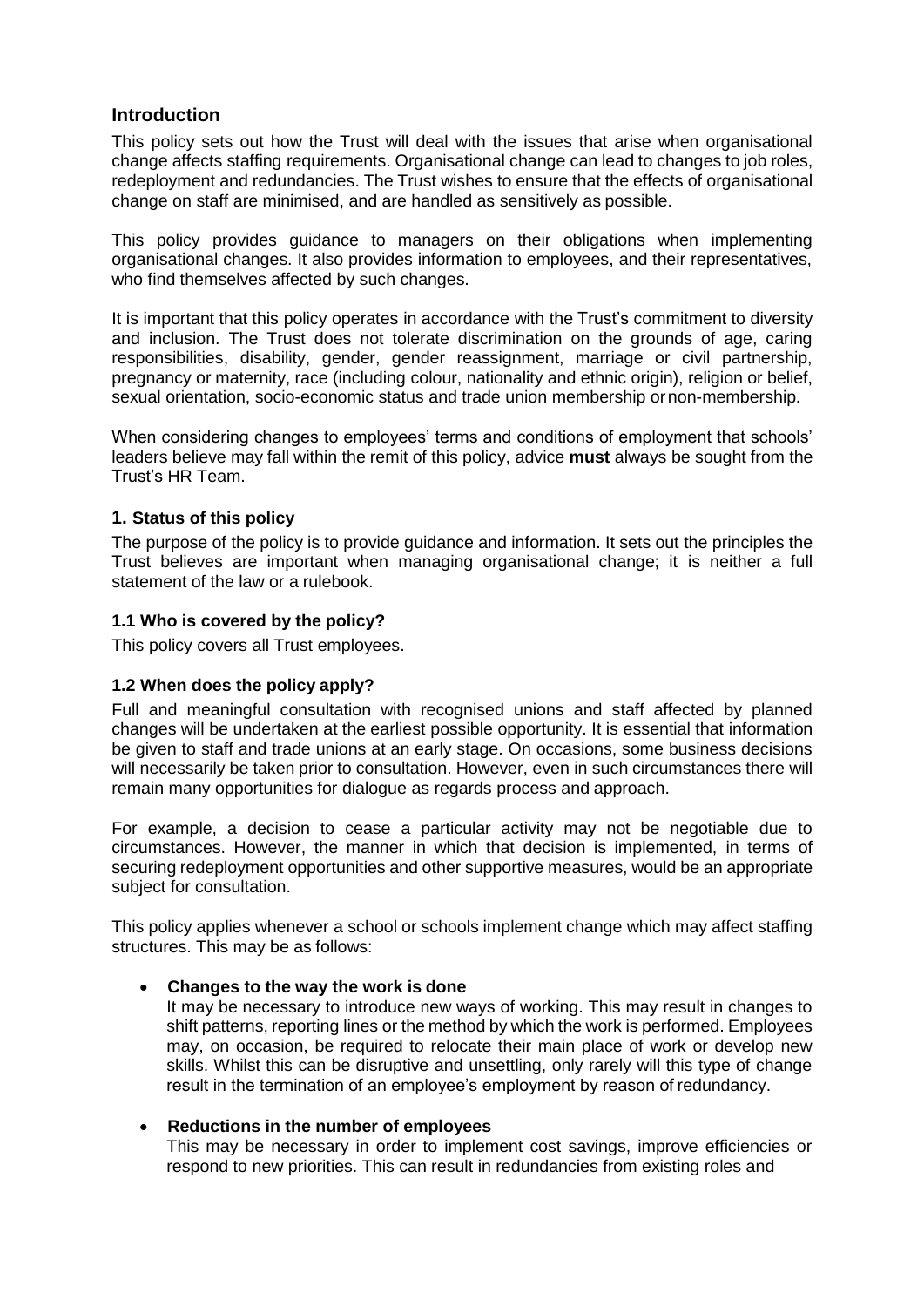redeployment into new roles. In some situations it will also result in termination of employment by reason of redundancy.

## <span id="page-4-0"></span>**2. Minimising the impact of organisational change**

Whilst change is often essential, and can benefit all stakeholders, it is disruptive. It can be a difficult time for all involved – managers, affected employees, their families and their representatives. The Trust wishes to minimise the disruption and difficulties that organisational change can cause. This can be achieved by:

- A best practice approach to organisation planning
- Adequate information.
- Effective consultation.
- Support.

Identification of personal and professional development needs. These principles of good practice are influenced by the Trust's legal obligations, but will also be reviewed regularly to ensure compliance with best practice.

## **2.1 Organisation planning**

It is important to take time to ensure that any proposed changes have been properly thought through, and in particular that they represent the Trust's commitment to equality and diversity.

Set out below is a brief outline of a range of approaches. They are not in order of priority, nor will they suit every set of circumstances. Before pursuing any of these approaches or developing alternatives, professional advice from the Trust's HR team and guidance must be sought.

In developing the preferred approach, managers will need to consult with recognised trade union representatives and affected employees in order to seek to agree the way forward.

- Consider establishing a transition plan, from the existing to the new structure. This should be clear and transparent. It may provide for the following:
	- $\circ$  "Red-circling" jobs that are effectively the same in the proposed structure as in the existing structure. Here a "match" may be taken as a job that is broadly the same in terms of grade and remit.
	- $\circ$  Consideration may also be given to a "ring fenced" selection processes, where staff may be invited to express preferences for jobs in the new structure, subject to the ring fence criteria; such applications must be assessed in an objective manner, which may include an interview process.
- Consider undertaking a skills audit identifying those skills required for the jobs in the new structure and assessing the skills of staff within the current structure. To assist with this exercise, schools' leaders may want to use job and person profiles, detailing "essential" and "desirable" characteristics.
- Seek volunteers for redundancy. There is no obligation on the school to agree to any requests for voluntary redundancy – there may be grounds to reject any such requests, even if this means identifying others for compulsory redundancy.
- Consider other ways of reducing employment costs. This might involve the following: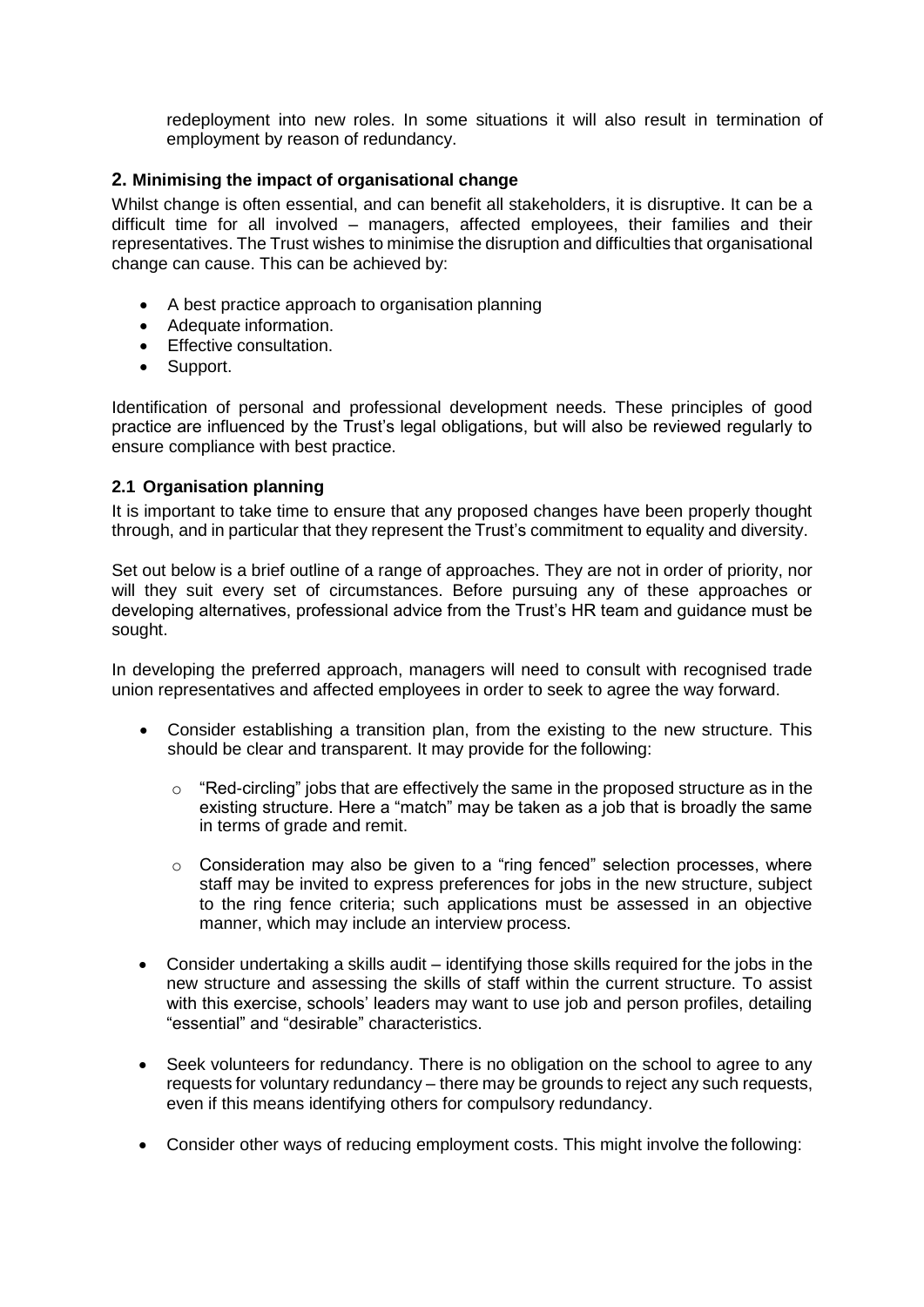- $\circ$  Reduce overtime working in the affected area to a level which still provides essential services;
- o Review and restrict recruitment in the area affected and in those areas where possible staff surplus might be absorbed;
- o Review all contracted or sub-contracted work in areas affected;
- o Review the employment of temporary agency staff;
- If compulsory redundancies are unavoidable then use objective and appropriate selection criteria. These should be designed to allow reasonable objectivity and could be weighted to the priorities for the restructure. Such criteria may include: performance, attendance (disregarding pregnancy, caring for dependents or disability related absences); and disciplinary records. Use of the principle of "last in, first out" (LIFO) is not appropriate.

The Trust's redeployment procedures offer staff further opportunities for redeployment.

## **2.2 Adequate information**

Information facilitates the consultation process. Good communication can reassure staff during periods of change and uncertainty. Written communication is particularly important because it allows employees to reflect on proposals and seek advice from others before responding. The method and frequency of communication that schools' leaders choose will depend on circumstances. Team meetings, newsletters and e-mails may all be appropriate.

When organisational change is proposed, the school should provide as much information as it can, as early as it can. Recognised unions will be provided with the information that they need to respond to employees' questions and comments, and engage the school's leaders in a robust and productive dialogue.

Where collective redundancies are proposed, the school should comply with its statutory obligation to provide information on the following:

- The reasons for the proposal to make redundancies;
- The number and description of staff whose job security might be at risk;
- The total number of employees of any such description employed by the school;
- The proposed method of selecting employees for redundancy;
- The proposed method of implementing any staffing changes;
- The approach to calculating redundancy payments.

## **2.3 Effective Consultation**

The school will involve recognised unions whenever it is appropriate to do so. This will particularly be the case where redundancies may result.

The school will seek to involve recognised trade unions where relevant employees are affected by the proposed change.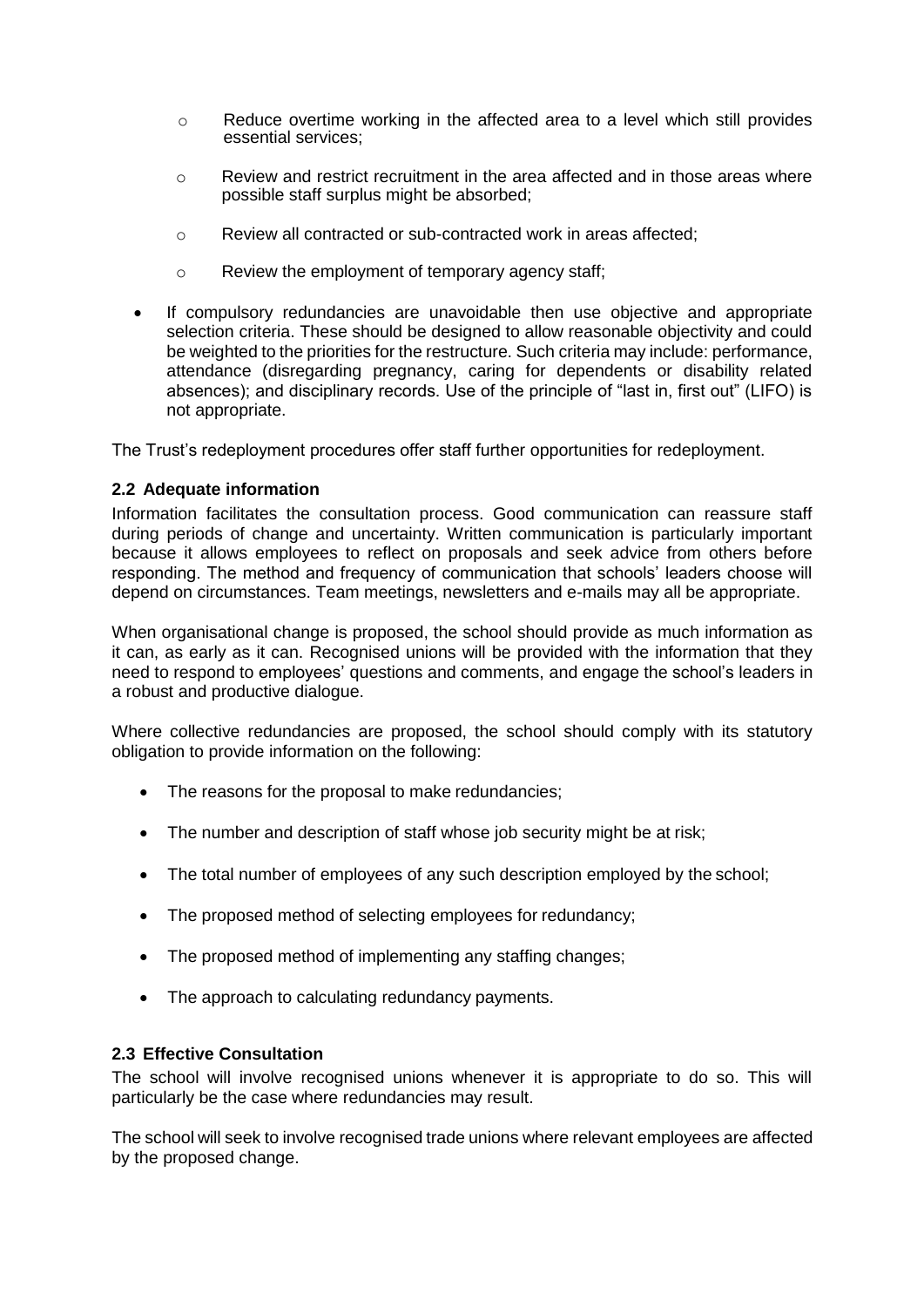The law states that recognised Trade Unions have the right to be collectively consulted when an employer proposes to make 20 or more employees redundant at one establishment over a period of 90 days or less. Employers should also consult individual employees, as a Tribunal may find it unfair if employers only consult unions and not individuals.

It is the policy of the Trust to consult as early in the process as possible. Advice and guidance must be sought from the Trust's HR team whenever there is a proposal at any of its schools to make changes which may result in redundancies or other significant changes to individual roles and/or terms and conditions of employment.

The consultation should be undertaken with a view to reaching agreement over ways of:

- Avoiding the dismissals;
- Reducing the numbers of redundancies; and
- Mitigating the consequences of the dismissal.

The school will also seek to engage employees individually. Making sure that employees have an adequate opportunity to comment upon the school's proposals is vital to ensuring that the right decision is taken and then implemented.

Individual meetings with affected staff will usually be undertaken. Such meetings are essential where the employee may be dismissed, whether by reason of redundancy or otherwise. Schools' Leaders and the Trust's HR team will jointly conduct such meetings, and trade unions will be involved where appropriate. The individual employee must be invited to the meeting in writing, and has the right to be accompanied by a trade union official or colleague. Whilst there is no legal obligation on the school to allow friends or relatives to attend, friends and relatives can attend where appropriate, and at the discretion of the school. The meeting will usually deal with the following:

- The reasons why the employee may be affected by any planned change (including, where appropriate, information about selection for redundancy).
- The employee's aspirations, and how these may be affected by the proposed change:
- Any alternatives that the employee can see to the proposed change;
- Any opportunities for redeployment, including information for and about the redeployment process;
- Queries relating to work or domestic situations;
- Possible retraining opportunities;
- Arrangements that will apply if their employment is terminated (financial arrangements, appeals, time-off work, references etc).

If an employee is dismissed by reason of redundancy they will have the right of appeal against the decision.

It is accepted that there may be occasional sensitive business or operational needs where it is inappropriate that employees being dismissed for redundancy are expected to work the period of notice to which they are entitled. Under these circumstances, the employee may be put on special paid leave for the duration of their notice period.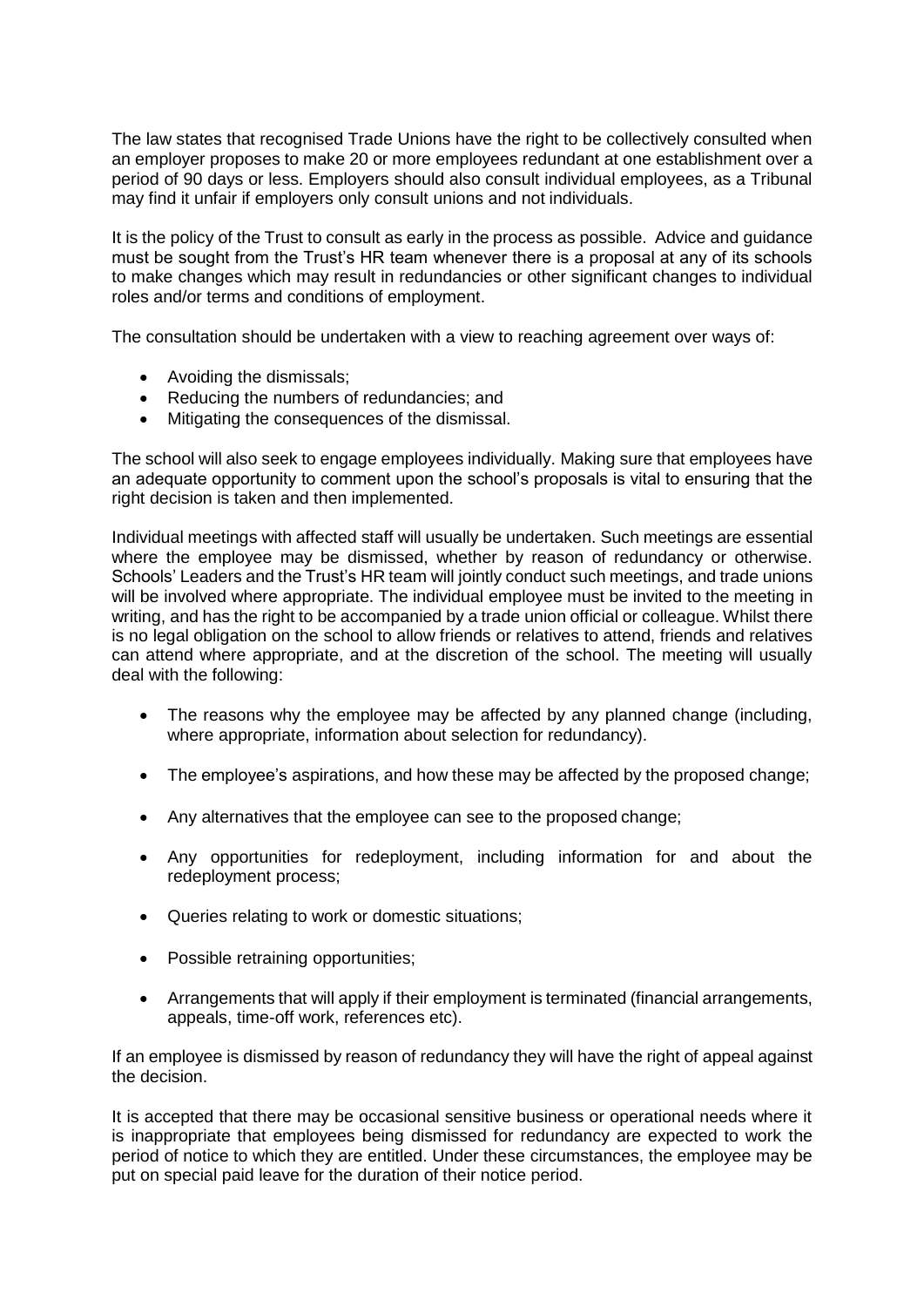Any situation of potential special leave must be determined before staff are made aware of their selection for redundancy, and the decision to apply special paid leave must be discussed by the school's leadership and the Trust's HR team with the recognised trade union(s) before staff are placed under notice of redundancy. The dignity of staff is at all times of the highest priority in such circumstances, and a protocol governing the process will need to be in place where staff are required to leave the workplace immediately.

## <span id="page-7-0"></span>**3. Support**

In redundancy situations, there must be individual interviews with staff whose employment is at risk (see above under "Consultation").

Staff should be reminded of the school's confidential Employee Assistance Programme and of the availability of support from trade union representatives, where appropriate.

The Trust's HR team will provide guidance on policy and implementation in support of schools' leaders leading an organisational change programme, and the level of support required will usually be agreed in advance.

## <span id="page-7-1"></span>**4. Redundancy**

Not all organisational change will result in redundancy. Employees are only dismissed as redundant if their dismissal is entirely or mainly because:

- The Trust, or the employing school has or will cease carrying out the service for which the employee was employed;
- The Trust, or the employing school has or will cease carrying out the service in the place where the employee was employed;
- The Trust's or the individual school's need for employees carrying out work of a particular kind has or will cease or diminish; or
- The need for employees to carry out work of a particular kind in the place where they are employed has or will cease or diminish.

In practice redundancies occur where a re-organisation of the staffing structure of the Trust's central team or an individual school results in a reduction in the number of employees required to do that work, or in a significant change to the nature of the work performed by the affected employees.

Redundancy may also occur when a fixed term contract, or a series of temporary contracts, expires without renewal.

## <span id="page-7-2"></span>**5. Selection for redundancy**

It may on occasions be necessary to reduce the numbers of a particular type of job, or where many employees have similar skills. In such cases it will be necessary to select which employees are to be made redundant. When selecting staff for redundancy, the Trust or the individual school will take the steps set out below. Not all the steps will be applied in every case. This will depend upon the most appropriate application according to the circumstances of the redundancy situation.

## **Ask for Volunteers**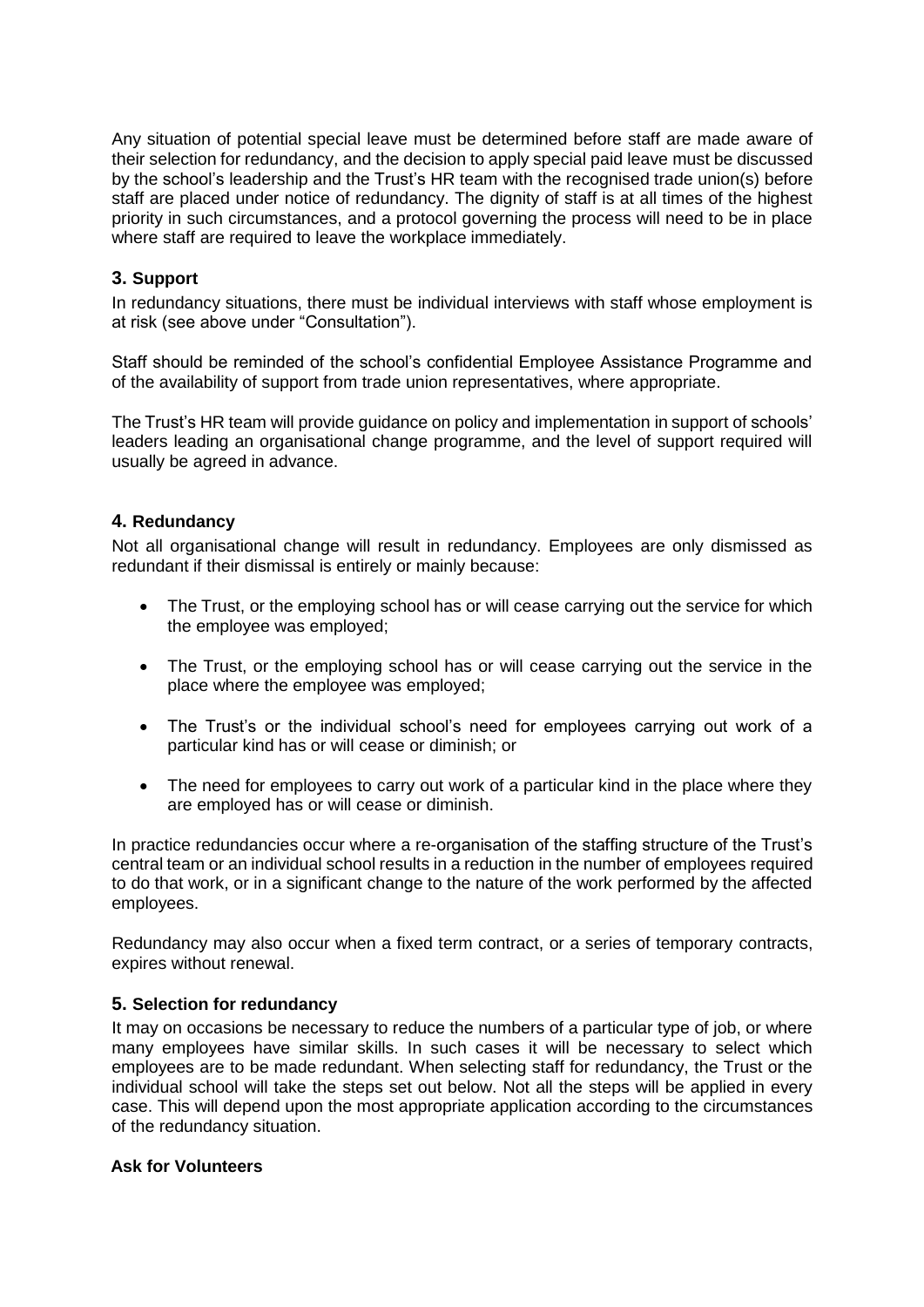Whilst this might seem the most reasonable way to select employees for redundancy, there are a number of disadvantages that must be taken into account.

- Volunteers may be the very employees the employer would most like to keep in terms of skill and experience;
- Voluntary redundancy can be expensive, because longer-serving employees are likely to volunteer thus attracting higher redundancy payments;
- If more employees volunteer than are required, the selection procedure applied amongst the pool of volunteers must also be fair

#### **Assess according to Skills, Qualifications or Competencies**

It is essential that a balance of skills, qualification or competencies remain within the workforce to satisfy future operational needs of the Trust and/or the individual school. As regards selection criteria for redundancy, it is not feasible to use only Performance Management Review outcomes for this purpose. There is an element of subjectivity and possible inconsistency between different managers' assessments that make it difficult to rely on Performance Management Review assessments.

#### **Staff who are not employees**

The work of staff who do not meet the "employee" definition, such as self-employed or agency temporary workers will be assessed first to establish whether employees at risk of redundancy have the skills, qualification or competencies to undertake those roles. Care will be taken to ensure that, particularly in the case of temporary staff, employment protection rights are not being breached by virtue of the temporary status of their employment.

#### **Attendance and Disciplinary Records**

Current disciplinary records and levels of attendance may be assessed when selection for redundancy is necessary. The Absence Management Policy in operation in the Trust at the time of redundancies will form the basis for assessing levels of attendance.

Attendance records will normally be taken into account on the basis of patterns over the 12 months preceding the notification to the recognised trade unions of the possible redundancies.

Absence that has been covered by medical certification will not be taken into account for the purposes of selection for redundancy, but absences which are uncertified or self-certified will count. Care must be taken to ensure that no discrimination under the Equality Act 2010 occurs: for example, sickness absence linked to pregnancy, gender reassignment and disability should not be taken into account in selection processes, and that authorised absence is excluded from the calculation, including antenatal appointments, pregnancy, maternity, paternity and parental leave.

Attendance records must not be used where all the employees within the group at risk of redundancy have very low absence records. Other selection criteria would be applied and hold greater weight in such circumstances.

As regards disciplinary records, only live disciplinary warnings will be used. An assessment of the level of disciplinary action against the employee will be made to assist in determining redundancy selection alongside the other selection procedures.

#### **The matrix approach**

In some cases it may be appropriate to use a matrix, scoring employees over a variety of factors, such as those set out above.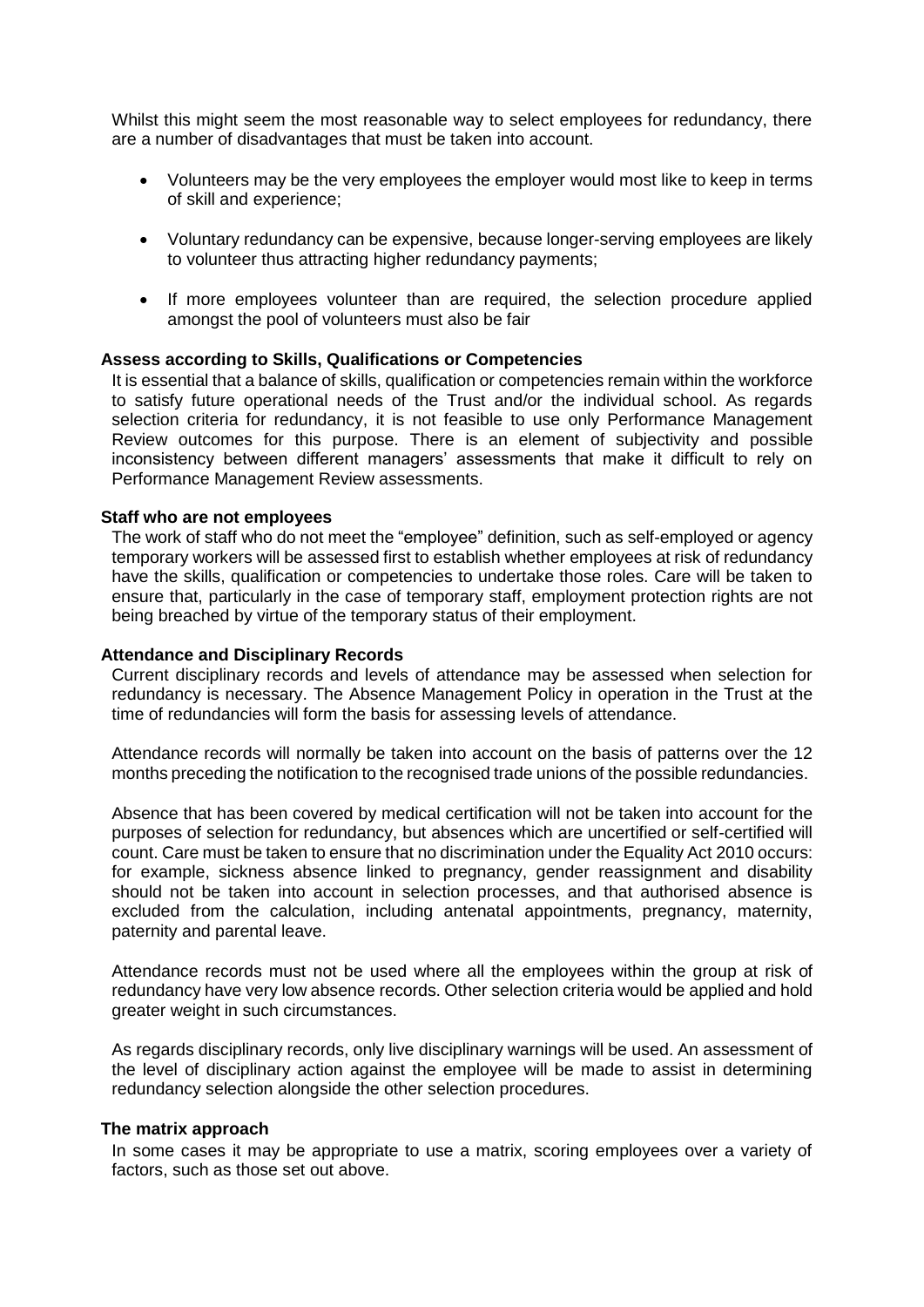## **Primacy for those on maternity leave**

Women who are redundant whilst on Statutory Maternity Leave have special rights in law, known as "primacy". For the duration of any coinciding maternity and notice periods (i.e., not during redundancy consultation, unless selection processes are occurring during the consultation), they have the right to be offered any "suitable alternative employment" in the Trust's central team or individual school (as applicable), without having to go through a selection process or interview. This is even if there are other employees that might be more suitable for the job. This is because it is recognised that women who are about to or who have just given birth will find it hard to engage with a standard selection exercise.

Primacy does not constitute unlawful discrimination, as it is a legislative requirement to enable women to continue in the workplace, and because the protection on the grounds of pregnancy and maternity does not protect those who are not pregnant or new mothers

## <span id="page-9-0"></span>**6. Avoiding redundancy dismissals**

The principles of good organisation planning, and informing and consulting stakeholders, will assist in minimising redundancies. However, there will be times when redundancies are inevitable. In such cases it is the policy of the Trust to seek to secure alternative employment for affected staff wherever possible.

There is no strict definition as to what is or is not suitable alternative employment. However, there will be a presumption that a job is suitable where the alternative post:

- Requires broadly similar skills and knowledge as those required of the redundant post, even if some degree of training or familiarisation is required.
- Is based at the same location as the redundant post, or where there is little or no disruption to the individual caused by additional travel to and from work.
- Is the same or similar grade to the redundant post. For Support staff, the Trust will regard "similar" as being one grade above or one grade below the redundant post.

#### **Salary Protection**

#### **Teaching Staff**

Salary protection will apply in accordance with the provisions of the current School Teachers' Pay and Conditions Document ("the Document").

## **Support Staff**

Salary protection will apply to Support staff that are declared redundant by the Trust or one of its schools and who are redeployed into a post one grade lower. It may also apply in some reorganisations where formal redundancies do not arise. Each case will be the subject of discussion with the employee affected. Salary protection will not usually apply in the case of redeployments for other reasons (e.g. as a result of injury or ill health) or as a result of grade changes (e.g. following national or local evaluation, where there is no change in job content.). Where other significant terms and conditions other than salary may be lost as a result of redeployment, protection will be determined on a case-by-case basis.

Where an employee is redeployed into a lower graded job in circumstances in which salary protection would apply, immediate (enhanced) pension benefits will not be paid.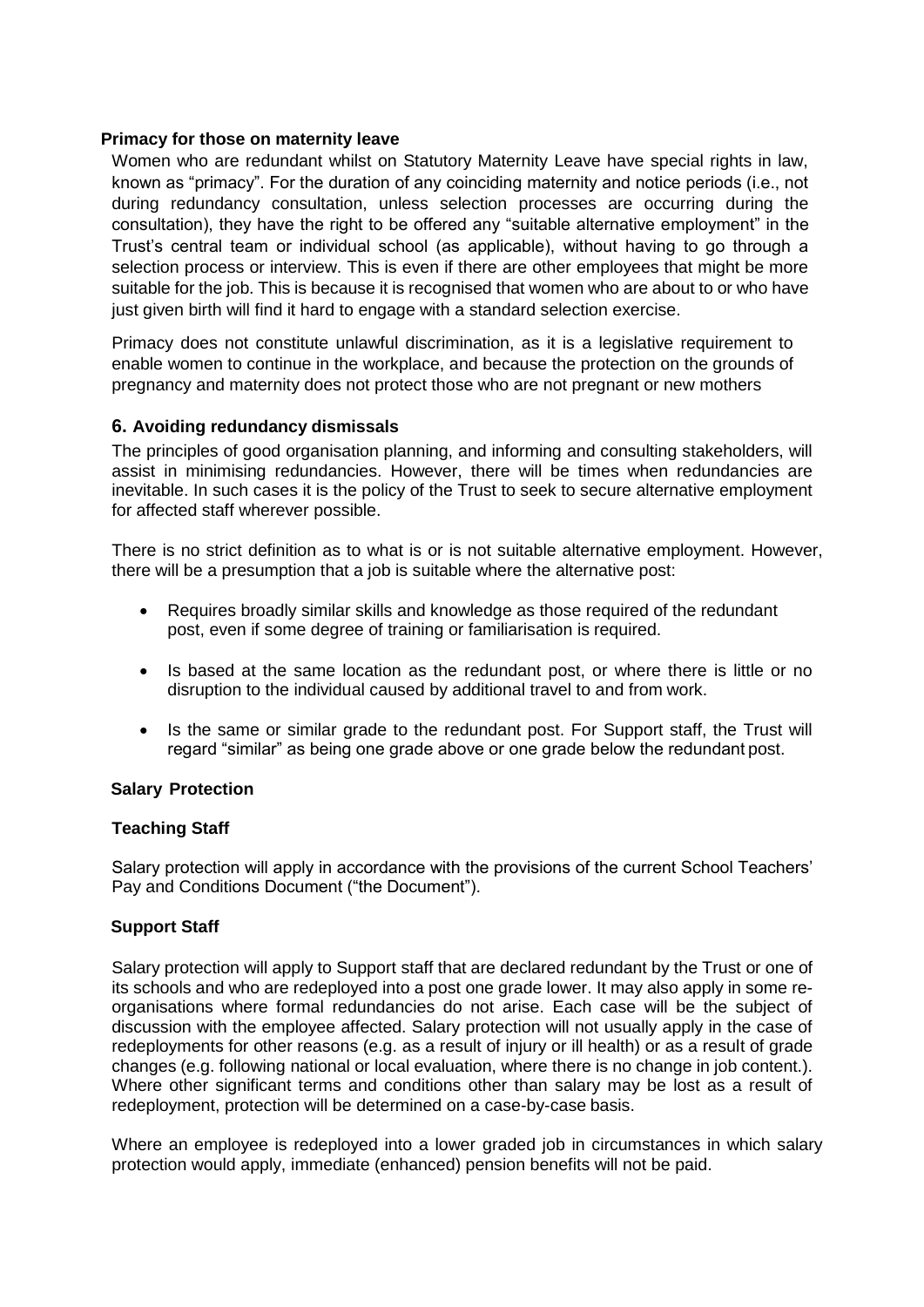Support staff eligible to receive salary protection, will have their basic pay frozen, for no longer than three years.

Staff whose salaries are to reduce as a result of redeployment, and who are members of the Local Government Pension Scheme, may be entitled to a certificate of protection of pension benefits, which can remain in force for 10 years from the date of protection. Usually, pension entitlement is based on the level of pay during the last year of service, or on one of the two previous years' pay if that amount is higher. However, staff in receipt of a certificate may elect to base their final pay on any of the last 5 years of their service or on the annual average of any three consecutive years falling within the last 13 years.

For protection purposes the mid-point salary will be considered the official redeployment grade maximum for calculating protection costs.

## <span id="page-10-0"></span>**7. Travel and Disturbance**

In situations of obligatory redeployment covered by this policy, travelling and (where appropriate) disturbance assistance will be given where the new place of work is at least five miles further from home. In the case of shorter distances, but where the new travel arrangements represent particular hardship, the Trust or individual schools' leaders may exercise discretion on a case-by-case basis.

An employee who unreasonably refuses the Trust's or individual school's offer of suitable alternative employment will not be entitled to the redundancy benefits outlined below.

## <span id="page-10-1"></span>**8. Trial periods**

An employee who accepts an offer of alternative employment will be given a minimum trial period of four weeks, (or such longer period as may agreed with the Trust or individual school's leaders) to give them an opportunity to assess its suitability.

If, at the end of that trial period, the employee decides that they do not wish to accept the position permanently then they will not lose any entitlement to redundancy payments or early retirement unless, in the opinion of the Trust or individual school's leaders, the employee has unreasonably refused to continue with that job.

The Trust or individual school may also terminate a trial period if it believes that the employee's performance in that role is inadequate. The employee will not be entitled to redundancy payments or early retirement unless the Trust or the individual school's leaders are satisfied that the job was unsuitable for them, taking into account the skills and experience that they possess and after considering the availability of training. In appropriate cases the Trust and/or the individual school's leaders will follow the Trust's Capability Procedure.

## <span id="page-10-2"></span>**9. Redundancy - Financial Arrangements**

## **9.1 Early retirement**

## **Teachers**

Teaching staff who are 55 years or over when their redundancy takes effect are eligible for premature retirement. However, this does not mean that they are entitled to claim premature retirement.

When they reach the age of 60 they are entitled to receive their pension, but for those between the ages of 55 and 60, premature retirement (with or without enhancement) is a discretionary matter for employers to decide, rather than an automatic right.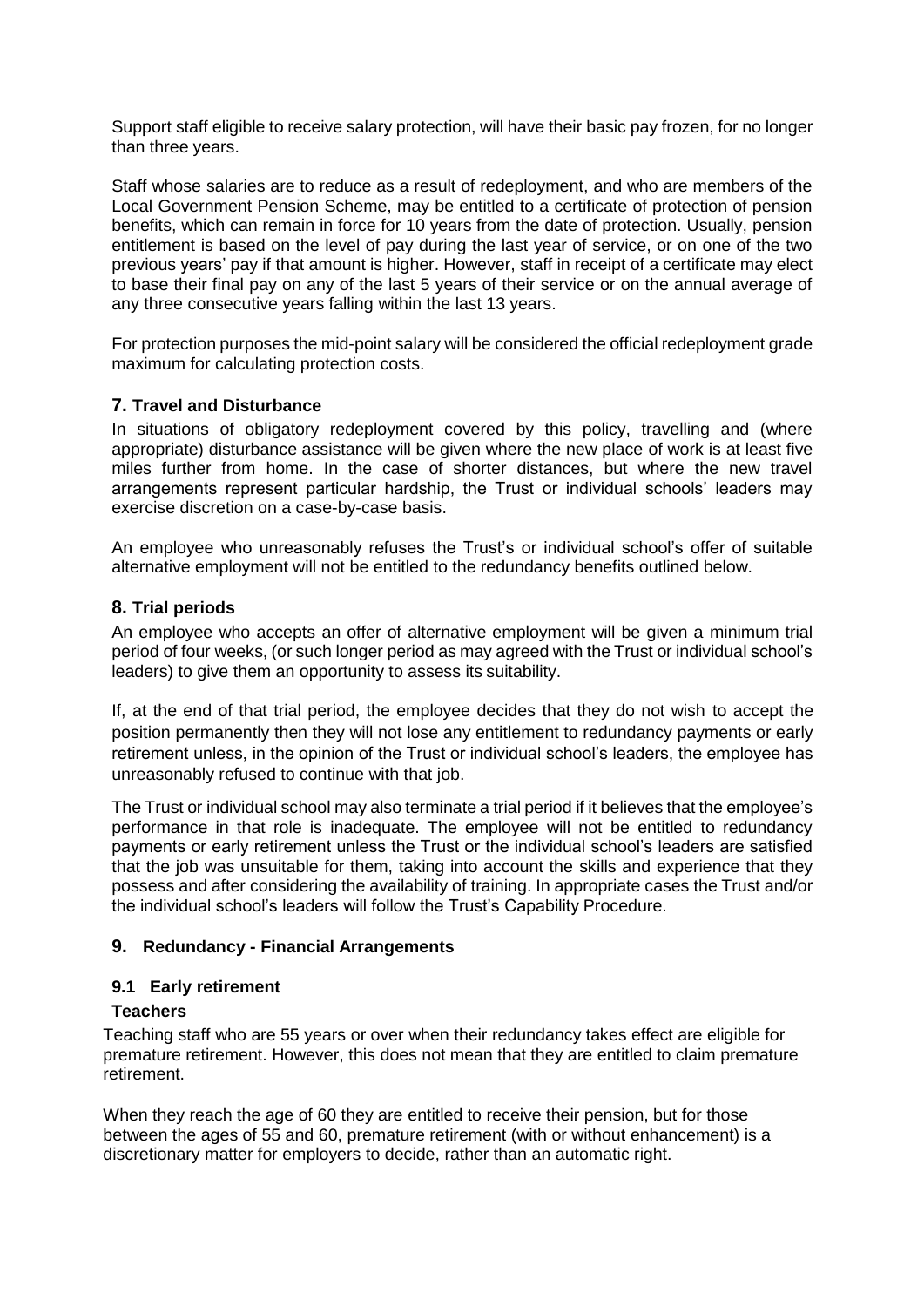According to pension regulations, when a worker in England and Wales is granted premature retirement before the age of 60 (whether on grounds of redundancy or 'efficient exercise'), the employer must pay a proportion of their pension for life.

The decision whether to grant a teacher premature retirement by reason of redundancy before the age of 60 will depend upon the operational needs of the Trust and/or the individual school. The need to maintain the highest standards of teaching and learning will be the priority consideration in such decisions.

## **Support Staff**

If there is a compulsory redundancy situation of a member of the Support Staff aged 55 and over (and the employee is a member of the Local Government Pension Scheme (the "Scheme")) then early retirement may be granted. If granted, the employee(s) will be eligible to receive pension benefits under the Scheme. Whilst the Trust and/or individual schools' leaders will act in accordance with the Scheme Rules, the Trust and/or individual school's leaders will take into account the following when deciding whether or not to certify that an employee is entitled to immediate benefits because of their redundancy:

- The financial implications to the Trust and/or the individual school;
- Prospects of redeployment within the school or the wider Trust.

## **On other grounds**

There may be circumstances where the Trust or the individual school's leaders judge it necessary, in the interests of the efficient exercise of its functions, to offer premature retirement to employees, even if the circumstances do not match the definition of redundancy.

Any such offer of premature retirement is at the sole and absolute discretion of the Trust or individual school's leaders.

## **9.2 Approvals**

Early retirement is always subject to the prior approval of the Trust. Where an employee wishes to consider early retirement, an application must be made to their Headteacher in the first instance who will arrange, through the Trust's HR team, for an estimate of pension entitlement to be calculated. HR will discuss the estimate with the employee where the employee so wishes. An application for estimates, and the provisions of the estimate, implies no commitment by either party.

The Trust or individual school's leaders will decide whether to approve any early retirement according to the needs of the school and/or the wider Trust and affordability.

## **9.3 Statutory Redundancy Pay**

The amount of **statutory** redundancy pay to which an employee is entitled depends on their age, length of service and pay. The entitlement is:

- Half a week's pay for each complete year of service up to age 21;
- One and a half weeks' pay for each complete year of service after age 41;
- One week's pay for each complete year of service between ages 22 and 40.